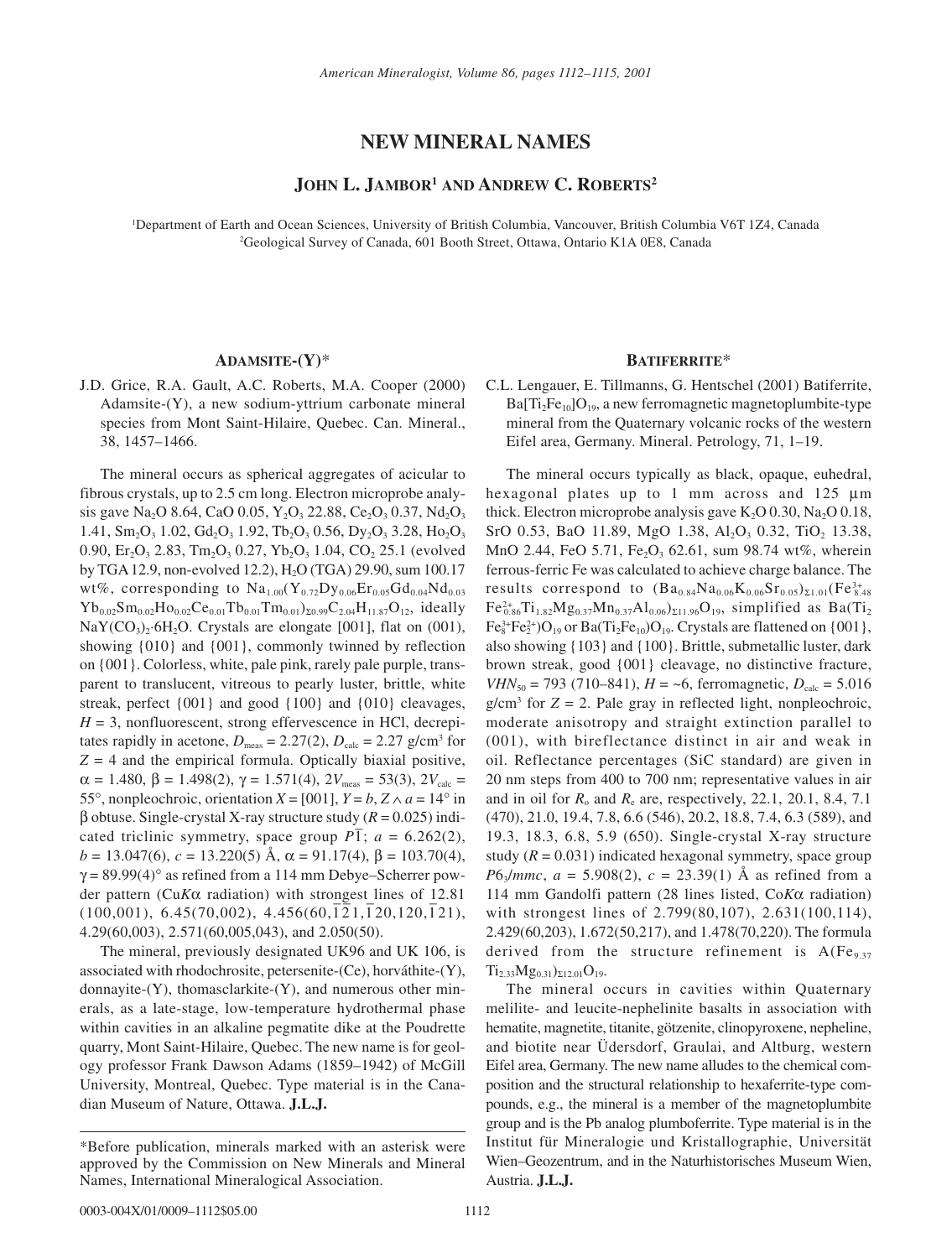## **GLADIUSITE**\*

R.P. Liferovich, E.V. Sokolova, F.C. Hawthorne, K.V.O. Laajoki, S. Gehör, Y.A. Pakhomovsky, N.V. Sorokhtina (2000) Gladiusite,  $Fe_2^{3+}(Fe^{2+}, Mg)_4(PO_4)(OH)_{11}(H_2O)$ , a new hydrothermal mineral species from the phoscoritecarbonatite unit, Kovdor complex, Kola Peninsula, Russia. Can. Mineral., 38, 1477–1485.

The mineral occurs as dark green, almost black, arrowheaded crystals in radial clusters <2 mm in diameter, and as aggregates of acicular crystals, each up to 7 µm thick and 500 µm long. The mean and ranges of 23 microprobe analyses are MgO 11.16 (8.8–15.6), MnO 0.78 (0.69–1.07), FeO 25.00 (46.47–55.39; partitioned by Mössbauer spectroscopy),  $Fe<sub>2</sub>O<sub>3</sub>$ 29.90,  $P_2O_5$  12.46 (11.53–13.03), TiO<sub>2</sub> 0.04 (0.00–0.12), H<sub>2</sub>O (calc.) 20.18, sum 99.51 wt%, corresponding to  $Fe^{3+}_{2.00}$  $(Fe_{2.02}^{2+}Mg_{1.61}Fe_{0.17}^{3+}Mn_{0.06}^{2+})_{\Sigma3.86}(P_{1.02}O_4)(OH)_{11.0} \cdot H_2O$ . Vitreous luster, translucent in thin needles, opaque in aggregates, brittle, olive-green streak,  $H = 4-4\frac{1}{2}$ , no cleavage, uneven fracture, nonfluorescent, slowly soluble in HCl,  $D_{\text{meas}} = 3.11(2)$ ,  $D_{\text{calc}} = 3.10(4)$  g/cm<sup>3</sup> for  $Z = 4$ . Optically biaxial negative,  $\alpha = 1.722(2), \beta = 1.730(2), \gamma = 1.737(2), 2V_{\text{calc}} = 86^{\circ}, c \parallel \gamma;$ strong pleochroism,  $X =$  olive green,  $Y =$  grayish blue,  $Z =$  dark green with a blue tint,  $X > Y > Z$ . Single-crystal X-ray structure study indicated monoclinic symmetry, space group  $P2_1/n$ , *a* = 16.959(6), *b* = 11.650(3), *c* = 6.266(6) Å,  $\beta$  = 90.00(5)° as refined from a diffractogram with strongest lines of 9.61(53,110), 6.87(77,210), 5.83(89,020), 4.805(100,220), 3.533(84,230), and 2.868(66,140,430).

The mineral is associated with hydrothermal pyrite, rutile, a ternovite-like mineral, catapleiite, rimkorolgite, bobierrite, collinsite, juonniite, strontiowhitlockite, and pyrrhotite that occur in vugs within veins of dolomite carbonatite at the Kovdor alkaline-ultramafic complex, Kola Peninsula, Russia. The new name alludes to the crystal morphology, which resembles that of a double-edged sword (*gladius*, Latin, sword). Type material is in the Fersman Mineralogical Museum, Moscow, Russia, and in the Geological Museum of the Institute of Geosciences, University of Oulu, Finland. **J.L.J.**

#### **MANGANONAUJAKASITE**\*

A.P. Khomyakov, G.N. Nechelyustov, G. Ferraris, G. Ivaldi (2000) Manganonaujakasite, Na<sub>6</sub>(Mn,Fe)Al<sub>4</sub>Si<sub>8</sub>O<sub>26</sub>, a new mineral from the Lovozero alkaline massif, Kola Peninsula. Zapiski Vseross. Mineral. Obshch., 129(4), 48–53 (in Russian, English abs.).

The mineral occurs as bright blue, irregular grains up to 1 mm across, some showing  $\{001\}$ , and as phenocrysts to 5 mm, pierced by Na-K feldspar and needles of aegirine. Transparent; luster vitreous, to pearly on perfect {001} cleavage; brittle; *H*  $= 3-4; D_{\text{meas}} = 2.67, D_{\text{calc}} = 2.71$  g/cm<sup>3</sup> for  $Z = 2$  and the empirical formula. No weight loss to 500  $^{\circ}$ C; insoluble in 1:1 HNO<sub>3</sub> or HCl at room temperature. Electron microprobe analysis gave Na<sub>2</sub>O 19.44, K<sub>2</sub>O 0.02, CaO 0.04, SrO 0.01, MnO 3.94, FeO  $3.68, Al<sub>2</sub>O<sub>3</sub> 21.18, TiO<sub>2</sub> 0.01, SiO<sub>2</sub> 50.76, sum 99.08 wt%, corre$ sponding to  $(Na_{5.96}Ca_{0.01})_{\Sigma5.97}(Mn_{0.53}Fe_{0.49}^{2+})_{\Sigma1.02}Al_{3.95}Si_{8.03}O_{26},$  which is the Mn analog of naujakasite. Optically biaxial negative,  $\alpha = 1.539(2)$ ,  $\beta$  1.551(2),  $\gamma = 1.554(2)$ ,  $2V = 54^{\circ}$ , dispersion  $r < v$ , orientation  $Y = b$ ,  $c \wedge X = 45^\circ$  in  $\beta$  acute. Single-crystal X-ray structure study  $(R = 0.04)$  indicated monoclinic symmetry, space group *C*2/*m*;  $a = 15.039(6)$ ,  $b = 7.996(2)$ ,  $c = 10.482(4)$  Å, β = 113.51(3)° as refined from a diffractometer pattern (Cu*K*α radiation) with strongest lines of 3.995(65,020,310), adiation) with strongest fines of 3.333(63,2020,310),<br>3.623(92,112), 3.552(56,402), 3.485(58,203,221), 3.068  $(100,022,313, 221)$ , and  $2.613(39,420)$ .

The mineral is associated with Na-K feldspar, villiaumite, sodalite, nepheline, analcime, aegirine, tisinalite, lamprophyllite, and others in lovozerite-lomonosovite nepheline syenite at the Lovozero alkaline massif, Russia. Type material is in the Fersman Mineralogical Museum, Moscow. **J.L.J.**

#### **PETTERDITE**\*

W.D. Birch, U. Kolitsch, T. Witzke, L. Nasdala, R.S. Bottrill (2000) Petterdite, the Cr-dominant analogue of dundasite, a new mineral species from Dundas, Tasmania, Australia and Callenberg, Saxony, Germany. Can. Mineral., 38, 1467–1476.

Electron microprobe and CHN analyses gave PbO 43.33, SrO 1.40, Cr<sub>2</sub>O<sub>3</sub> 22.64, Al<sub>2</sub>O<sub>3</sub> 3.65, Sb<sub>2</sub>O<sub>5</sub> 0.67, CO<sub>2</sub> 18.3, H<sub>2</sub>O (by difference) 10.01, sum 100 wt%, corresponding to  $({\rm Pb}_{0.99}{\rm Sr}_{0.07})_{\Sigma1.06}({\rm Cr}_{1.52}^{3+}{\rm Al}_{0.36}{\rm Sb}_{0.02}^{5+})_{\Sigma1.90}({\rm CO}_3)_{2.12}({\rm OH})_{3.62}.1.02{\rm H}_2{\rm O},$ simplified as  $PbCr_2^{3+}(CO_3)_2(OH)_4 \cdot H_2O$ , which is the  $Cr^{3+}$  analog of dundasite. The mineral forms thin, pale gray to pinkish violet crusts consisting of platy crystals that are up to 15 µm across, flattened on {010}, and elongate [001] or less commonly [100]. Earthy to pearly luster, translucent, pale violet streak, fair {100} and possibly {010} cleavages, probable  $H = 2$ , no twinning, nonfluorescent,  $D_{\text{calc}} = 3.95$  g/cm<sup>3</sup> for the empirical formula and  $Z = 4$ . Optically biaxial negative,  $\alpha = 1.704(5)$ ,  $\beta \approx 1.802$ ,  $\gamma = 1.842(5)$ ,  $2V_{\text{calc}} = 62^{\circ}$ ,  $X = a$ ,  $Y = b$ ,  $Z = c$ ; pleochroism  $X = Y$  colorless to pale grayish pink, *Z* = grayish pink. Indexing of the X-ray powder pattern (114 mm Gandolfi, Co*K*α radiation) gave orthorhombic symmetry, probable space group *Pbnm*, *a* = 9.079(3), *b* = 16.321(9),  $c = 5.786(7)$  Å; strongest lines are 7.937(100,110), 4.686 (50B,021,111), 3.633(70,131), 3.270(40,221), 2.718 (40,022,060,112,151), and 2.690(40,241,301).

The mineral is a supergene product associated with crocoite and anglesite at the type locality, the Red Lead mine in the Zeehan–Dundas region of northwestern Tasmania. The mineral also occurs sparingly at the Callenberg nickel deposit, Saxony, Germany. The new name is for amateur mineralogist William Frederick Petterd (1849–1910). The holotype specimen is in the Museum of Victoria at Melbourne, Australia. **J.L.J.**

#### **RENGEITE**\*

H. Miyajima, S. Matsubara, R. Miyawaki, K. Yokoyama, K. Hirokawa (2001) Rengeite,  $Sr_4ZrTi_4Si_4O_{22}$ , a new mineral, the Sr-Zr analogue of perrierite from the Itoigawa–Ohmi district, Niigata Prefecture, central Japan. Mineral. Mag., 65, 111–120.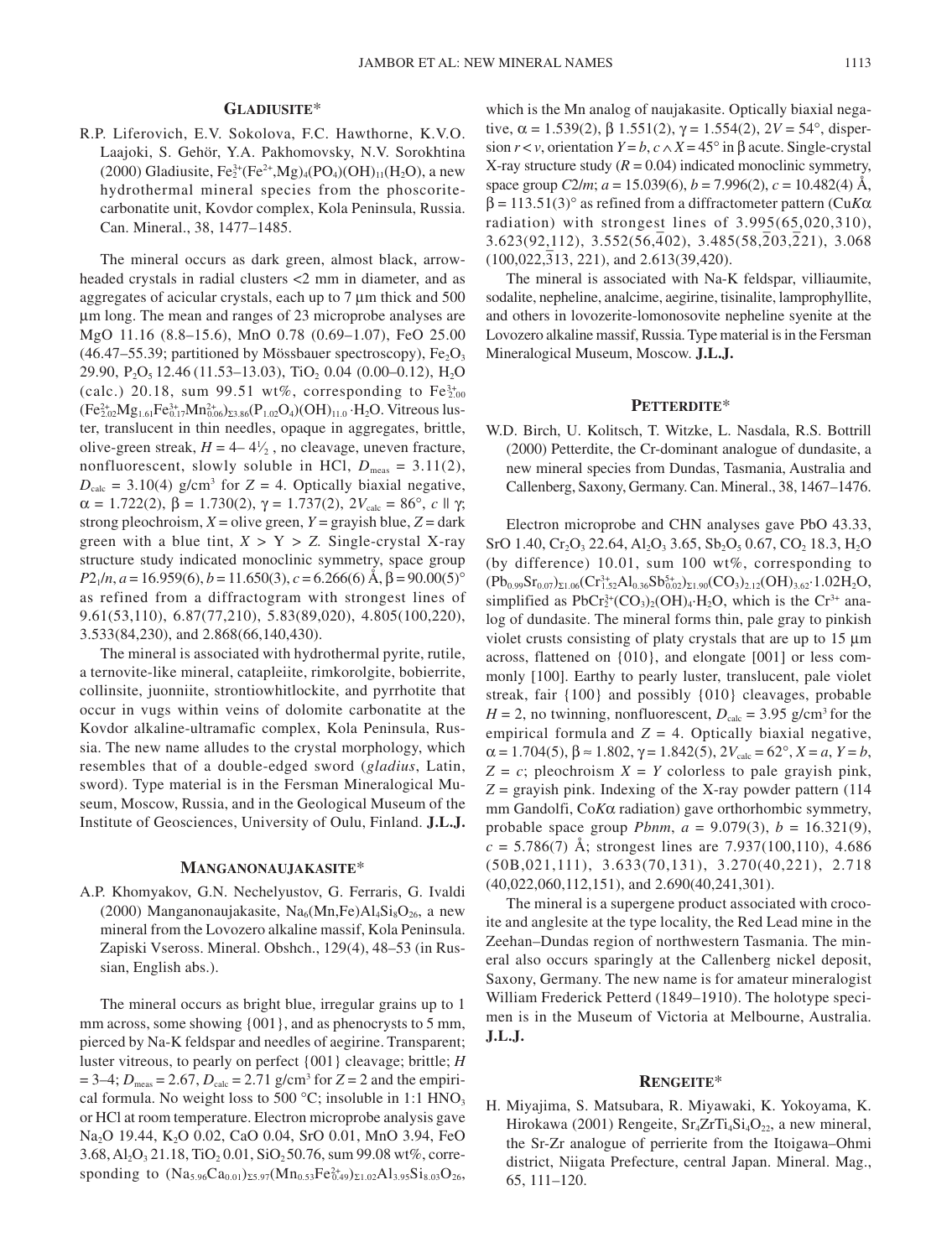The mineral occurs in jade pebbles and boulders as  $~0.5$ mm anhedral grains interstitial to jadeite, as elongate aggregates (~9 mm) of anhedral crystals associated with titanite, and as a fan-shaped aggregate of prismatic crystals <3 mm long associated with jadeite crystals. One of two listed electron microprobe analyses gave CaO 0.43, FeO 0.10, SrO 34.32, BaO 0.13, Al<sub>2</sub>O<sub>3</sub> 0.20, Ce<sub>2</sub>O<sub>3</sub> 0.38, Pr<sub>2</sub>O<sub>3</sub> 0.10, Nd<sub>2</sub>O<sub>3</sub> 0.29, Sm<sub>2</sub>O<sub>3</sub> 0.04, SiO<sub>2</sub> 22.58, TiO<sub>2</sub> 29.88, ZrO<sub>2</sub> 9.49, Nb<sub>2</sub>O<sub>5</sub> 0.24, Ta<sub>2</sub>O<sub>5</sub> 0.07, sum 98.25 wt%, corresponding to  $(Sr_{3.62}Ca_{0.08}Ce_{0.03}Nd_{0.02})$  $Pr_{0.01}Ba_{0.01}$ )  $_{23.76}(Zr_{0.84}Ti_{0.09}Al_{0.04}Fe_{0.02}Nb_{0.02})$   $_{21.01}Ti_{4.00}Si_{4.11}O_{22}$ ideally  $Sr_4ZrTi_4Si_4O_{22}$ . Dark greenish brown color, transparent, adamantine luster, pale greenish brown streak, no cleavage, nonfluorescent,  $H = 5-5\frac{1}{2}$ ,  $D_{\text{calc}} = 4.12$  g/cm<sup>3</sup> for  $Z = 2$ . Optically biaxial positive, very high refractive indices; strongly pleochroic, from pale green to pale greenish brown in areas with  $\SigmaREE = <1$  wt%, and pale violet to greenish brown where  $\Sigma$ REE = 3–10 wt%. Single-crystal X-ray study indicated monoclinic symmetry, space group  $P2_1/a$ ,  $a = 13.97(1)$ ,  $b = 5.675(7)$ , *c* = 11.98(1) Å, β = 114.26(8)° as refined from a 114 mm Gandolfi pattern (Cu*K*α radiation) with strongest lines of value of pattern (Curca Tauration) with strongest files of 4.16(m,112), 3.11(m,400), 3.13(s,403), 3.06(vvs,313), 3.00(vs,  $\frac{2}{2}$ (204, 311), 2.86(s,020), 2.79(m,113,401), and 2.51(m,222,512). A weak superstructure corresponding to  $5 \times c$  is present.

The mineral is associated with titanite, zircon, apatite, eckermannite, nyböite, rutile, and tausonite in blue omphacitejadeite rock from the seashore at the town of Ohmi, and variably also with natrolite and lamprophyllite in boulders from the beds of the Kotaki-gawa and Himie-kawa rivers at the city of Itoigawa, Niigata Prefecture, central Japan. The origin is attributed to high-*P*/*T* metamorphism. The new mineral name is for Mt. Renge, which is near the discovery locality and the jadeitite-bearing Renge metamorphic belt. Type material is in the Fossa Magna Museum at Itoigawa, and in the National Science Museum, Tokyo. **J.L.J.**

# **Fe JAHNSITE**

S. Matsubara (2000) Vivianite nodules and secondary phosphates in Pliocene-Pleistocene clay deposits from Hime-Shima, Oita Prefecture and Kobe, Hyogo Prefecture, western Japan. Mem. National Sci. Mus., Tokyo, 33, 15–27.

One of six listed energy-dispersion analyses has MgO 4.01, CaO 4.1, MnO 4.85, FeO<sub>tot</sub> 32.79, FeO (calc.) 16.22, Fe<sub>2</sub>O<sub>3</sub> (calc.) 18.39,  $Al_2O_3$  0.34,  $P_2O_5$  33.74, sum 81.65, which in an anhydrous jahnsite-type formula corresponds to  $(Ca_{0.62})$  $\rm Mn_{0.38})_{\Sigma1.00} (Fe^{2+}_{0.80}Mn^{2+}_{0.20})_{\Sigma1.00} (Fe^{2+}_{1.10}Mg_{0.84})_{\Sigma1.94} (Fe^{3+}_{1.94}Al_{0.06})_{\Sigma2.00}$  $(PO<sub>4</sub>)<sub>4</sub>$ . In contrast to jahnsite-(CaMnFe), the analyzed material corresponds to jahnsite-(CaFeFe). Indexing of the X-ray powder pattern gave a monoclinic cell with *a* = 14.97, *b* = 7.18, *c* = 9.91 Å, β = 110.50°; strongest lines are 9.28(100,001),  $\epsilon = 3.91$  A,  $p = 110.50$ , subagest lines are 3.28(100,001),<br>5.017(12,210), 4.642(50,002), 3.091(12,412), 2.834(35,302), and  $1.947(15,024,40\overline{5})$ . The mineral occurs as dark brown aggregates, >300 µm across, of minute tabular crystals that coat voids in vivianite-metavivianite nodules in Pliocene clay sediments near Kobe, Japan. Associated minerals are lipscombite, phosphosiderite, strunzite, beraunite, ushkovite, mitridatite, and several other phosphates. **J.L.J.**

#### **TETRAGONAL ZrSiO4**

B.P. Glass, S. Liu (2001) Discovery of high-pressure  $ZrSiO<sub>4</sub>$ polymorph in naturally occurring shock-metamorphosed zircons. Geology, 29, 371–373.

The mineral occurs on the continental slope off New Jersey, within a thin layer of coesite- and stishovite-bearing Eocene impact ejecta intersected by holes 612, 903, and 904 of the Deep Sea Drilling Project. Several of the grains of zircon from the heavy-mineral suite have extra X-ray powder diffraction lines corresponding to the high-pressure, tetragonal polymorph of zircon, and a few grains consist mainly of the tetragonal phase. Strongest lines of the powder pattern (31 lines listed) are 2.81(100), 2.065(50), 1.755(60), and 1.437 Å (50), in good agreement with data for the synthetic analog. Energy-dispersion analysis gave FeO 0.4, SiO<sub>2</sub> 31.0, ZrO<sub>2</sub> 65.9, HfO<sub>2</sub> 2.7 [sum 100 wt%], similar to results from the associated zircon. **J.L.J.**

#### **OSUMILITE GROUP, ALKALI-FREE**

W. Postl, F. Walter, K. Ettinger, H.-P. Bojar (2000) On a nearly alkali-free mineral of the osumilite group from the nephelinite quarry at Stradner Kogel near Wilhelmsdorf, southern Bad Gleichenberg, Steiermark, Austria. Joannea Mineral., 1, 53–64 (in German, English abs.).

Millimeter-size cavities in a feldspar-rich xenolith from the haüyne-nephelinite quarry contain quartz, tridymite, sanidine, hematite, a clay mineral, and an alkali-free mineral of the osumilite group. The last is short prismatic to tabular, rarely elongate to 1 mm. Euhedral grains show the basal pinacoid and hexagonal prism and dipyramid. Some grains are deep blue, and short prismatic crystals have distinct pleochroism, from blue to green. One of five listed electron microprobe analyses has K<sub>2</sub>O 0.18, Na<sub>2</sub>O 0.04, CaO 0.01, MgO 9.10, MnO 0.73, FeO 17.45, ZnO 0.51, Al<sub>2</sub>O<sub>3</sub> 0.44, TiO<sub>2</sub> 0.02, SiO<sub>2</sub> 71.79, sum 100.27 wt%, corresponding to  $K_{0.04}Na_{0.01}Fe_{2.52}Mg_{2.35}Mn_{0.11}$  $Zn_{0.07}Al_{0.09}Si_{12.40}O_{30}$ . Indexing of the X-ray powder pattern gave *a* = 10.050, *c* = 14.338 Å. **J.L.J.**

#### **Ca-Nb LABUNTSOVITE**

N.A. Yamnova, I.V. Pekov, Yu.K. Kabalov, J. Schneider, N.V. Chukanov (2000) Crystal structure of a new Ca, Nb-representative of the labuntsovite group. Doklady Chemistry, 375(4–6), 263–266.

The mineral occurs as pink-tinted white, fine-grained pseudomorphs after tabular crystals of vuonnemite in hydrothermally modified pegmatite at the Ilimaussaq alkaline complex, southwestern Greenland. Rietveld structure determination  $(R = 0.0170)$  in space group *C2/m* gave  $a = 14.641(1)$ ,  $b =$ 14.214(1),  $c = 7.9148(2)$  Å,  $β = 117.36(1)°$ , and the formula  $\Box$  4(K<sub>1.0</sub>N a<sub>0.9</sub>)(Ca<sub>0.6</sub>N a<sub>0.3</sub>){Ca<sub>1.4</sub>(Nb<sub>2.7</sub>Ti<sub>1.2</sub>Fe<sub>0.05</sub>)  $(Nb_{2.65}Ti_{1.3}Fe_{0.05})[Si_6O_{48}] (OH_{4.75}O_{3.25})\cdot 11H_2O$  for  $Z = 1$ . The mineral is distinct because of the predominance of Ca in the positions indicated in the formula, and because of Nb > Ti. **J.L.J.**